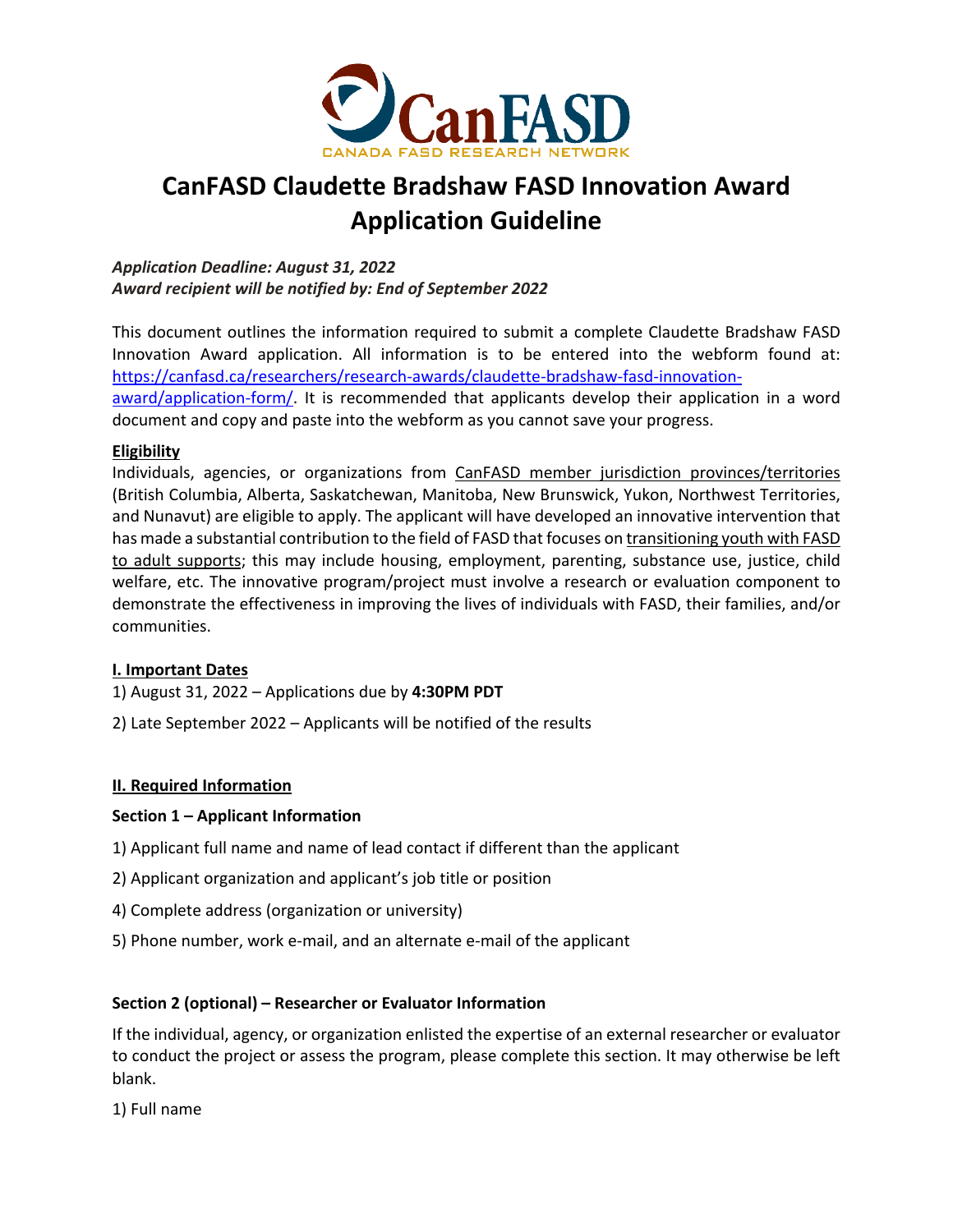

- 2) University and department or organization
- 4) Complete address (university or organization)
- 5) Phone number and e-mail

## **Section 3 – CV or Agency/Organization Description**

If the applicant is an **academic**, upload the applicants CV or paste into the text box.

If the applicant is **from an agency/organization**, please upload a brief description of the agency or organization.

If the project involved the collaboration between an academic and an organization/agency, both documents must be uploaded.

## **Section 4 – Project Details**

- 1) Title of the project
- 2) Keywords (up to 10)
- 3) Project Area
	- State the area that the project addresses (e.g., prevention, intervention, diagnostics, policy, housing, employment, parenting, substance use, justice, child welfare, etc.)
	- § For any additional target areas, choose all applicable options under "Secondary Targets" for the project. If there are no secondary targets, this may be left blank.
		- $\circ$  If Other is selected, a text box will appear where you can type in the secondary targeted area(s)
- 4) Location of project including the city and province/territory
- 5) Project overview **(200 word maximum)** 
	- § Using simplified language understandable to a layperson, provide a general, oneparagraph description of the intervention/innovation that was undertaken
- 6) Applicant Statement of Interest **(300 word maximum)**
	- In this section, describe why you are interested in applying for the Claudette Bradshaw FASD Innovation Award and how this award will impact your organization or program

#### 6) Project details **(2-pages maximum)**

Upload a PDF that provides a brief overview of your project including:

- **Background**
- Objectives
- Methodology of evaluation